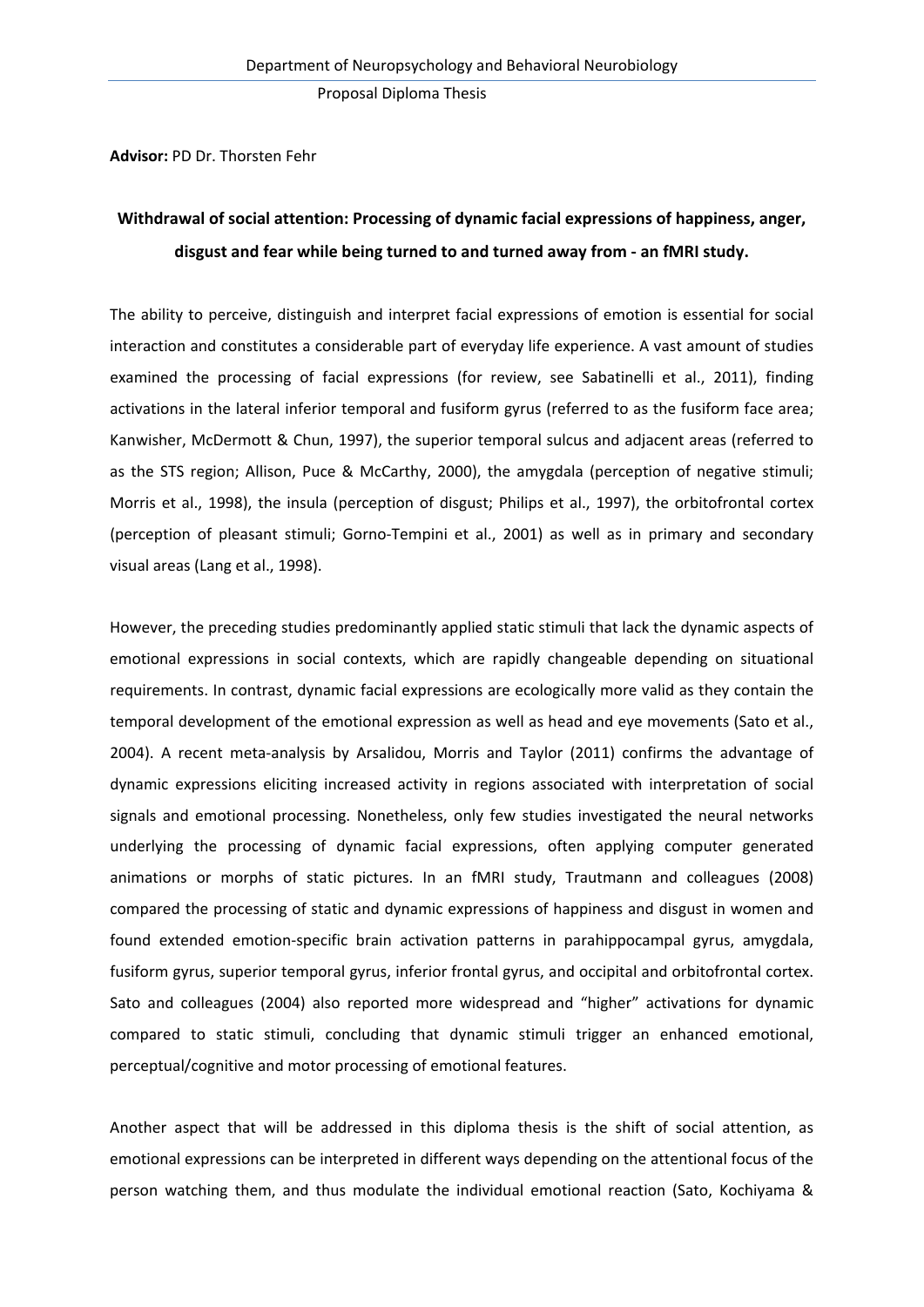Yoshikawa, 2010). Lee and co-workers (2010) presented video stimuli displaying turning heads as well as static faces and dynamic scrambled videos and reported heightened responses along the STS region to turning heads compared to static and only a slightly increased activity in the fusiform face area in response to the dynamic stimuli. Sato and colleagues (2010) investigated dynamic and static emotional expressions of anger and happiness and the role of gaze and head direction, and they reported "larger" activity in the amygdala during the processing of proximally oriented expressions as compared to distally oriented expressions, concluding that the amygdala integrates emotional expression and gaze direction in dynamic facial expressions and modulates emotional arousal.

However, no neuroimaging or electrophysiological study considering both aspects, dynamic facial expressions and the shift of emotional attention expressed by gaze and/or head movements, has yet been conducted. Therefore, the stimulus database that in part has already been evaluated and applied by Trautmann and colleagues (2008) will be employed in the presently planned study. This stimulus set shows male and female faces that look either to the left or the right side, then turn to the front and start expressing a neutral, happy, disgusted, angry or fearful face as soon as they were proximally oriented to the observer. Additionally, the stimuli will be adapted in order to achieve a contrary course of action (with at first a facing maximum, then a fading emotional or neutral expression and a turn either to the left or the right side), thus containing a shift of social attention expressed through joint head and eye movements.

The aim of this diploma-thesis is, thus, to study the neuronal correlates of processing dynamic facial expressions of happiness, anger, disgust and fear in a passive emotion perception task, investigating possible gender-specific differences and the influence of social attention shift. For this purpose, dynamic facial expressions will be presented to young healthy male and female adults in an fMRI‐ session.

## **References**

- Allison, T., Puce, A., McCarthy, G. (2000). Social perception from visual cues: role of the STS region. *Trends in Cognitive Neurosciences*, 4 (7), 267‐278.
- Arsalidou, M., Morris, D., Taylor, M. J. (2011). Converging evidence for the advantage of dynamic facial expressions. *Brain Topography*, 24 (2), 149‐163.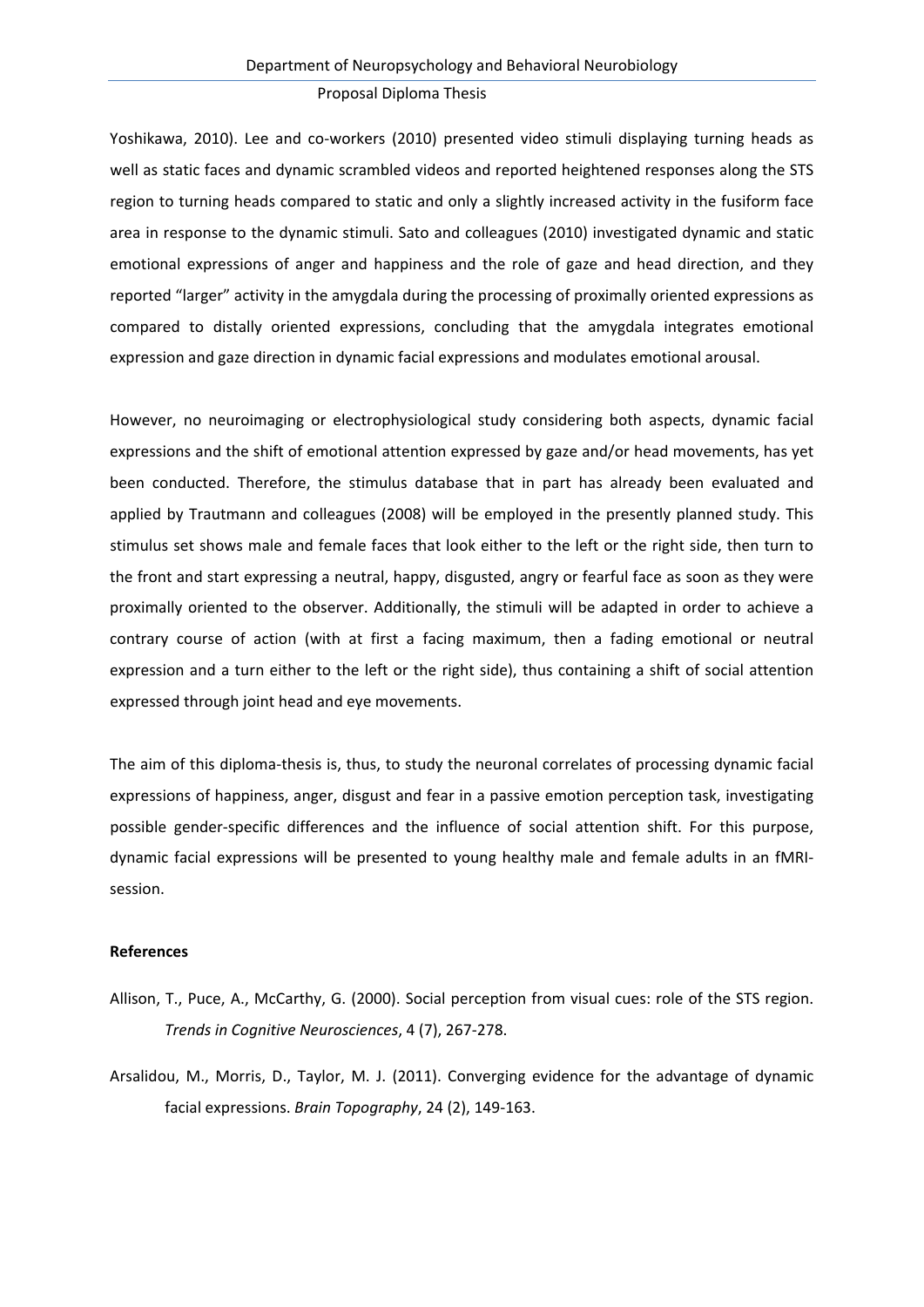- Gorno‐Tempini, M. L., Pradelli, S., Serafini, M., Pagnoni,G., Baraldi, P., Porro, C., Nicoletti, R., Umità, C., Nichelli, P. (2001). Explicit and incidental facial expression processing: an fMRI study. *NeuroImage*, 14, 465‐473.
- Kanwischer, N., McDermott, J., Chun, M. M. (1997). The fusiform face area: a module in human extrastriate cortex specialized for face perception. *Journal of Neuroscience*, 17 (11), 4302‐ 4311.
- Lang, P. J., Bradley, M. M., Fitzsimmons, J. F., Cuthbert, B. N., Scott, J. D., Moulder, B., Nangia, V. (1998). Emotional arousal and activation of the visual cortex: an fMRI analysis. *Psychophysiology*, 35, 199‐210.
- Lee, L. C., Andrews, T. J., Johnson, S. J., Woods, W., Gouws, A., Green, G. G. R., Young, A. W. (2010). Neural responses to rigidly moving faces displaying shifts in social attention investigated with fMRI and MEG. *Neuropsychologia*, 48, 477‐490.
- Morris, J.S., Friston, K. J., Büchel, C., Frith, C. D., Young, A. W., Calder, A. J., Dolan, R. J. (1998). A neuromodulatory role for the human amygdala in processing emotional facial expressions. *Brain*, 121, 47‐57.
- Philips, M. L., Young, A. W., Senior, C., Brammer, M., Andrew, C., Calder, A. J., Bullmore, E. T., Perrett, D. I., Rowland, D., Williams, S. C. R., Gray, J. A., David, A. S. (1997). A specific neural substrate for perceiving facial expressions of disgust. *Nature*, 389, 495‐498.
- Sabatinelli, D., Fortune, E. E., Li, Q., Siddiqui, A., Krafft, C., Oliver, W. T., Beck, S., Jeffries, J. (2011). Emotional perception: Meta‐analyses of face and natural scene processing. *NeuroImage*, 54, 2524‐2533.
- Sato, W., Kochiyama, T., Yoshikawa, S., Naito, E., Matsumura, M. (2004). Enhanced neural activity in response to dynamic facial expressions of emotion: an fMRI study. *Cognitive Brain Research*, 20, 81‐91.
- Sato, W., Kochiyama, T., Uono, S., Yoshikawa, S. (2010). Amygdala integrates emotional expression and gaze direction in response to dynamic facial expressions. *NeuroImage*, 50, 1658‐1665.
- Sato, W., Kochiyama, T., Yoshikawa, S. (2010). Amygdala activity in response to forward versus backward dynamic facial expressions. *Brain Research*, 1315, 92‐99.